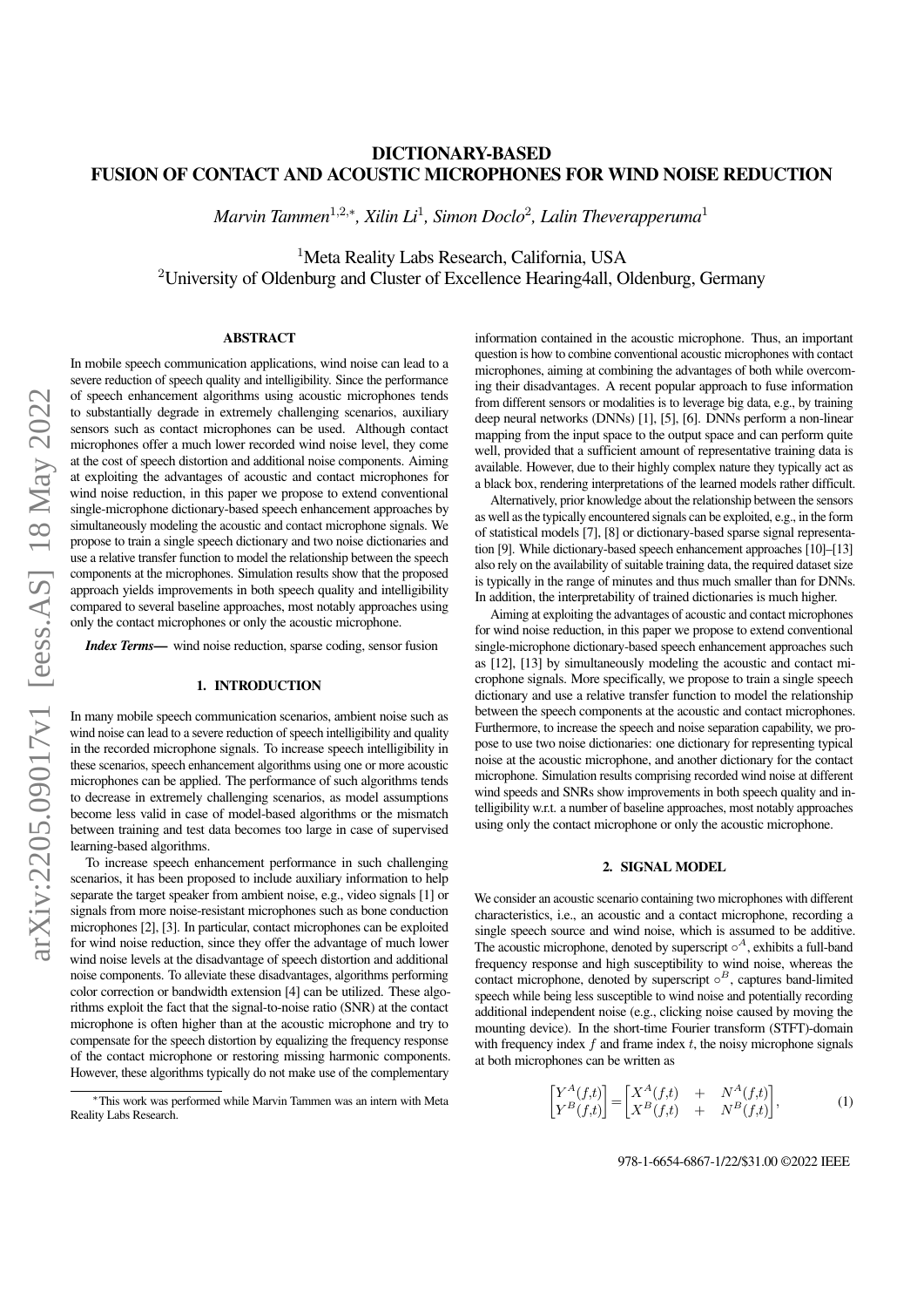where  $X^{A}(f,t)$ ,  $X^{B}(f,t)$ ,  $N^{A}(f,t)$ , and  $N^{B}(f,t)$  denote the target speech and noise components captured by the acoustic microphone  $\circ^A$  and the contact microphone  $\circ^B$ , respectively. Moreover, we assume that the speech components at both microphones are related using a relative transfer function (RTF)  $H(f)$ , i.e.,  $X^B(\overline{f},t) = H(f)X^A(f,t)$ . It should be noted that the unknown RTF is assumed to be time-invariant over  $T$  time frames. Aggregating all  $F$  frequency bins and  $T$  time frames, we denote the STFT matrices of the noisy, target speech, and noise components as  $\mathbf{Y}^{A}$ ,  $\mathbf{Y}^{B}$ ,  $X^A$ ,  $N^A$ , and  $N^B \in \mathbb{C}^{F \times T}$ , respectively, such that [\(1\)](#page-0-0) can be written as

$$
\begin{bmatrix} \mathbf{Y}^{A} \\ \mathbf{Y}^{B} \end{bmatrix} = \begin{bmatrix} \mathbf{X}^{A} & + & \mathbf{N}^{A} \\ \mathbf{H}\mathbf{X}^{A} & + & \mathbf{N}^{B} \end{bmatrix},\tag{2}
$$

with  $\mathbf{H} = \text{diag}(\{H(f)\}) \in \mathbb{C}^{F \times F}$  a diagonal matrix. The goal of the proposed microphone fusion algorithm is to estimate the target speech component at the acoustic microphone  $X^A$  using the noisy acoustic and contact microphone signals  $Y^A$  and  $Y^B$ .

#### 3. DICTIONARY-BASED MICROPHONE FUSION

#### 3.1. Dictionary-Based Noise Reduction Using Single Microphone

Previous studies [\[10\]](#page-4-9), [\[12\]](#page-4-11), [\[14\]](#page-4-12)–[\[16\]](#page-4-13) have shown that speech signals  $X^A$  can be compactly represented using an over-complete pre-trained speech dictionary  $\mathbf{D}_X^A$  and a sparse code  $\mathbf{C}_X^A$ . While most of these studies considered a real-valued dictionary and sparse code [\[10\]](#page-4-9), [\[12\]](#page-4-11), [\[14\]](#page-4-12), [\[15\]](#page-4-14), similarly to [\[16\]](#page-4-13) we consider a complex-valued dictionary  $\mathbf{D}_X^A \in \mathbb{C}^{F \times N}$ and sparse code  $C_X^A \in \mathbb{C}^{N \times T}$ , where  $N > F$  denotes the number of dictionary atoms, i.e.,

$$
\mathbf{X}^A \approx \hat{\mathbf{X}}^A = \mathbf{D}_X^A \mathbf{C}_X^A,\tag{3}
$$

with  $\hat{\circ}$  denoting the (dictionary-based) estimate of  $\circ$ . The speech dictionary  $\mathbf{D}_X^A$  is typically obtained in a training stage as the solution of the following non-convex optimization problem:

$$
\mathbf{D}_{X}^{A}, \mathbf{C}_{X}^{A} = \operatorname{argmin}_{\mathbf{D}_{X}, \mathbf{C}_{X}} \underbrace{\left\| \mathbf{X}^{A} - \mathbf{D}_{X} \mathbf{C}_{X} \right\|_{2}^{2}}_{J_{\text{reco}}} + \lambda \underbrace{\left\| \mathbf{C}_{X} \right\|_{1}}_{J_{\text{spa}}}, \quad (4)
$$

where  $J_{\text{rec}}$  represents the reconstruction cost incurred by the dictionary representation, and  $J_{\rm spa}$  promotes sparsity of the code  $\mathbf{C}_X^A$  or, in other words, encourages the usage of only a small number of dictionary atoms per time frame. The parameter  $\lambda$  enables to trade off between a more representative vs. a sparser representation. To solve this non-convex optimization problem, typically methods which alternate between a dictionary update step and a sparse coding step are used [\[11\]](#page-4-15), [\[17\]](#page-4-16), [\[18\]](#page-4-17).

The idea of representing speech signals using a dictionary and a corresponding sparse code has been extended [\[12\]](#page-4-11)–[\[14\]](#page-4-12) to represent *noisy* speech signals with known noise characteristics by considering both speech and noise dictionaries and sparse codes. Similarly as for the speech component in [\(3\)](#page-1-0), the noise component can be represented as  $N^A \approx \hat{N}^A = D_N^A C_N^A$ . Assuming available speech and noise dictionaries  $\mathbf{D}_X^A$  and  $\mathbf{D}_N^A$ , the speech and noise sparse codes are estimated from the noisy microphone signals as the solution of the following non-convex optimization problem:

$$
\underset{\text{=argmin}_{\mathbf{C}_{X}^{A}, \mathbf{C}_{N}^{A}}}{\operatorname{argmin}_{\mathbf{C}_{X}^{A}, \mathbf{C}_{N}^{A}} \left\| \mathbf{Y}^{A} - \widehat{\mathbf{Y}}^{A} \right\|_{2}^{2}} + \lambda \left\| \begin{bmatrix} \mathbf{C}_{X}^{A} \\ \mathbf{C}_{N}^{A} \end{bmatrix} \right\|_{1}} \tag{5}
$$
\n
$$
= \underset{\mathbf{C}_{X}^{A}, \mathbf{C}_{N}^{A}}{\operatorname{argmin}_{\mathbf{C}_{X}^{A}, \mathbf{C}_{N}^{A}} \left\| \mathbf{Y}^{A} - (\mathbf{D}_{X}^{A} \mathbf{C}_{X}^{A} + \mathbf{D}_{N}^{A} \mathbf{C}_{N}^{A}) \right\|_{2}^{2}} + \lambda \left\| \begin{bmatrix} \mathbf{C}_{X}^{A} \\ \mathbf{C}_{N}^{A} \end{bmatrix} \right\|_{1}^{2}}.
$$

Intuitively, components of the noisy microphone signal will be captured either by the speech dictionary, the noise dictionary, or not at all (e.g., Gaussian noise), depending on their coherence w.r.t. the respective dictionary.

<span id="page-1-2"></span>

<span id="page-1-1"></span>Fig. 1: Block diagram of the proposed dictionary-based microphone fusion approach for wind noise reduction. In the training stage, an arbitrary clean speech dataset and a wind noise dataset are used to construct an acoustic speech and dictionary and acoustic and contact noise dictionaries. In the testing stage, using the composite dictionary and microphone signals, the speech and noise sparse codes are computed, such that the speech component can be estimated using the speech dictionary and its sparse code.

#### 3.2. Dictionary-Based Noise Reduction Using Microphone Fusion

Building upon the above single-microphone approach, we propose to simultaneously model both the acoustic and contact microphone signals by integrating the signal model [\(2\)](#page-1-1) into the dictionary training and sparse coding steps. More specifically, we model the different noise components at the acoustic and contact microphone using two separate noise dictionaries  $\mathbf{D}_N^A$  and  $\mathbf{D}_N^B$ , and we model the relationship of the speech components with an (unknown) RTF  $\mathbf{H}(f)$ . An overview of the proposed approach is depicted in Fig. [1.](#page-1-2)

<span id="page-1-0"></span>Inserting the dictionary-based representation of the target speech and noise components in the signal model [\(2\)](#page-1-1) yields

<span id="page-1-3"></span>
$$
\begin{bmatrix} \mathbf{Y}^A \\ \mathbf{Y}^B \end{bmatrix} \approx \begin{bmatrix} \hat{\mathbf{Y}}^A \\ \hat{\mathbf{Y}}^B \end{bmatrix} = \begin{bmatrix} \mathbf{D}_X^A \mathbf{C}_X^A & + & \mathbf{D}_N^A \mathbf{C}_N^A \\ \mathbf{H} \mathbf{D}_X^A \mathbf{C}_X^A & + & \mathbf{D}_N^B \mathbf{C}_N^B \end{bmatrix} . \tag{6}
$$

<span id="page-1-4"></span>Based on [\(6\)](#page-1-3), the reconstruction cost in [\(4\)](#page-1-4) can be extended to include both the acoustic and the contact microphone signals, i.e.,

$$
J_{\text{rec}} = \eta \left\| \mathbf{Y}^A - (\widehat{\mathbf{X}}^A + \widehat{\mathbf{N}}^A) \right\|_2^2 + (1 - \eta) \left\| \mathbf{Y}^B - (\mathbf{H}\widehat{\mathbf{X}}^A + \widehat{\mathbf{N}}^B) \right\|_2^2
$$
  
= 
$$
\left\| \widetilde{\mathbf{Y}} - \widetilde{\mathbf{D}}\widetilde{\mathbf{C}} \right\|_2^2, \tag{7}
$$

where the parameter  $\eta$  allows to control the influence of each microphone, and where the following composite quantities have been defined:

$$
\begin{cases}\n\tilde{\mathbf{Y}} = \begin{bmatrix}\n\sqrt{\eta} \mathbf{Y}^{A} \\
\sqrt{1-\eta} \mathbf{Y}^{B}\n\end{bmatrix}, & \tilde{\mathbf{C}} = \begin{bmatrix}\n\mathbf{C}_{X}^{A} \\
\mathbf{C}_{N}^{A} \\
\mathbf{C}_{N}^{B}\n\end{bmatrix} \\
\tilde{\mathbf{D}} = \begin{bmatrix}\n\sqrt{\eta} \mathbf{D}_{X}^{A} & \sqrt{\eta} \mathbf{D}_{N}^{A} & \mathbf{0} \\
\sqrt{1-\eta} \mathbf{H} \mathbf{D}_{X}^{A} & \mathbf{0} & \sqrt{1-\eta} \mathbf{D}_{N}^{B}\n\end{bmatrix}.\n\end{cases}
$$
\n(8)

Similarly, the sparsity cost  $J_{\rm spa}$  is extended to include the sparse codes of the speech component as well as the acoustic and contact noise components. Thus, similarly to [\(4\)](#page-1-4), the total cost to be minimized can be written as

<span id="page-1-6"></span><span id="page-1-5"></span>
$$
c = \left\| \tilde{\mathbf{Y}} - \tilde{\mathbf{D}} \tilde{\mathbf{C}} \right\|_{2}^{2} + \lambda \left\| \tilde{\mathbf{C}} \right\|_{1}
$$
\n(9)

#### 3.3. Dictionary Training

The required dictionaries  $\mathbf{D}_X^A$ ,  $\mathbf{D}_N^A$  and  $\mathbf{D}_N^B$  for the target speech and noise components are trained independently for each component by solving the optimization problem in [\(4\)](#page-1-4). To this end, we use the alternating optimiza-tion procedure presented in Alg. [1](#page-2-0) [\[17\]](#page-4-16), [\[19\]](#page-4-18), where  $\mathbf{S} \in \{ \mathbf{X}^A, \mathbf{N}^{\hat{A}}, \mathbf{N}^B \}$ .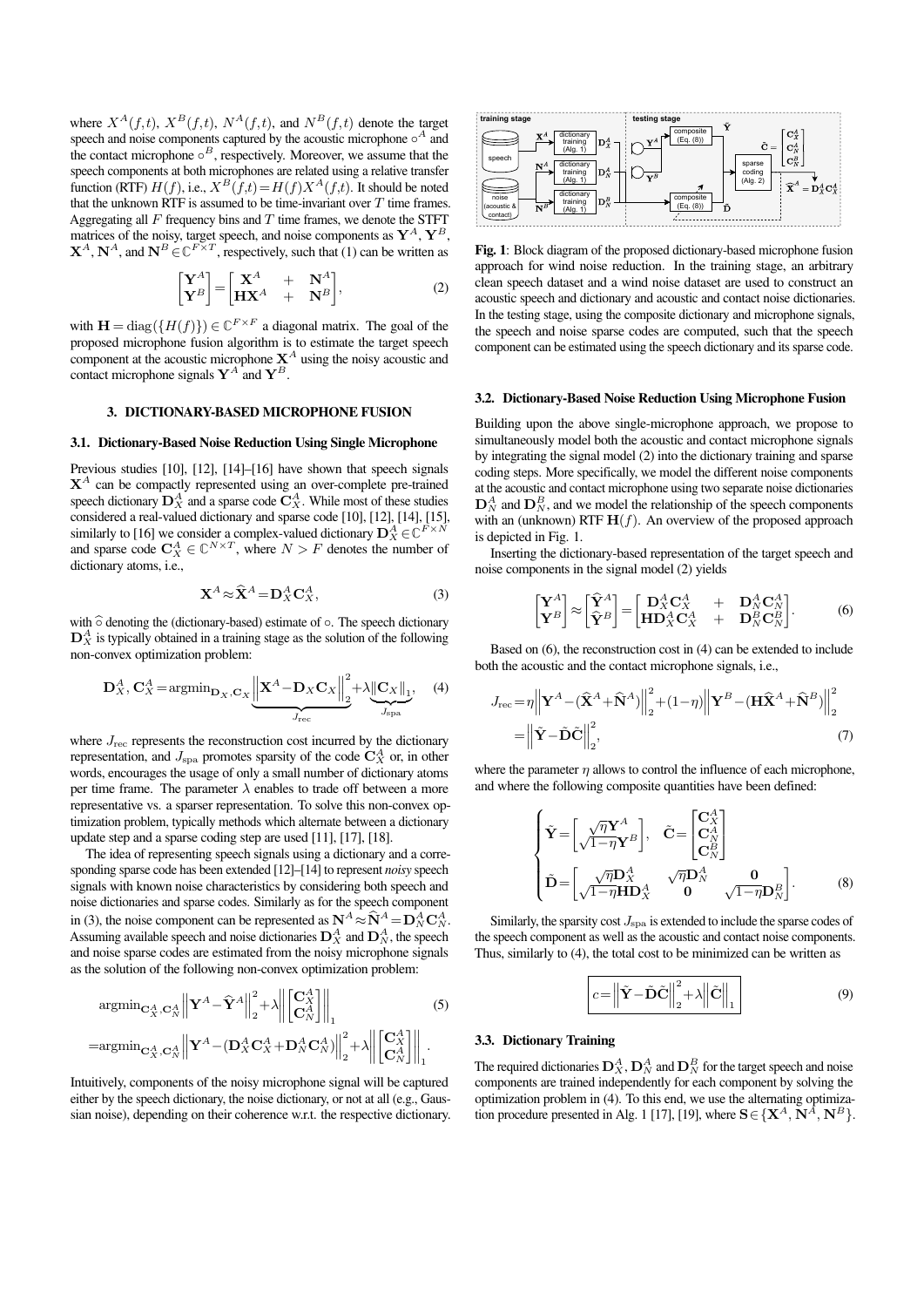After initializing the dictionary with random unit-normalized STFT frames from the training data, the procedure alternates between optimizing [\(4\)](#page-1-4) w.r.t. the sparse code and the dictionary.

|                | <b>Algorithm 1:</b> Dictionary Training                                                                                                                                                                                          |
|----------------|----------------------------------------------------------------------------------------------------------------------------------------------------------------------------------------------------------------------------------|
|                | <b>Input:</b> STFT matrix S, sparsity weight $\lambda$ , number                                                                                                                                                                  |
|                | of outer iterations $I_{\text{dict}}$ , inner iterations $I_{\text{sc}}$ , and atoms N                                                                                                                                           |
|                | <b>Output:</b> dictionary <b>D</b>                                                                                                                                                                                               |
|                | 1 init. $D_0$ using randomly chosen STFT frames, init. $C_0 = 0$                                                                                                                                                                 |
|                | 2 for $i \in \{1, , I_{\text{dict}}\}$ do                                                                                                                                                                                        |
|                | $\mathbf{C}_i\!=\!\mathrm{Alg}.$ 2(S, $\mathbf{D}_{i-1},\mathbf{C}_{i-1},\lambda,I_\mathrm{sc})$<br>$3 \mid$                                                                                                                     |
|                | $\begin{array}{c c} \textbf{4} & \textbf{D}_i = \text{argmin}_{\textbf{D}}   \textbf{S} - \textbf{D}\textbf{C}_i   _2^2 + \lambda   \textbf{C}_i   _1 = \textbf{SC}_i^H \big(\textbf{C}_i \textbf{C}_i^H \big)^{-1} \end{array}$ |
| $\overline{5}$ | $\mathbf{D}_i \leftarrow$ normalize columns                                                                                                                                                                                      |
|                | 6 return $\mathbf{D}_{I_{\text{dict}}}$                                                                                                                                                                                          |

For the sparse coding step at the  $i$ -th iteration, the optimization problem is given by

<span id="page-2-0"></span>
$$
\mathbf{C}_{i} = \operatorname{argmin}_{\mathbf{C}} \|\mathbf{S} - \mathbf{D}_{i-1}\mathbf{C}\|_{2}^{2} + \lambda \|\mathbf{C}\|_{1}.
$$
 (10)

To solve this optimization problem, we use the accelerated proximal gradient method presented in Alg. [2](#page-2-1) [\[19\]](#page-4-18).

| <b>Algorithm 2: Sparse Coding</b>                                                                                                                                                                 |  |
|---------------------------------------------------------------------------------------------------------------------------------------------------------------------------------------------------|--|
| <b>Input:</b> STFT matrix S, sparsity weight $\lambda$ , number                                                                                                                                   |  |
| of inner iterations $I_{\rm sc}$ , initial sparse code $\mathbf{C}_0$ , dictionary $\mathbf{D}$                                                                                                   |  |
| <b>Output:</b> updated sparse code C                                                                                                                                                              |  |
| 1 $L = \max$ eigenvalue $(D^H D)$                                                                                                                                                                 |  |
| 2 $\mu = \frac{1}{l}$ // Lipschitz constant-based step size                                                                                                                                       |  |
| 3 for $i \in \{1, , I_{sc}\}\$ do                                                                                                                                                                 |  |
| 4 $w_i = \frac{i}{i+1}$ // extrapolation step size<br>5 $\Gamma_i = \mathbf{C}_{i-1} + w_i(\mathbf{C}_{i-1} - \mathbf{C}_{i-2})$                                                                  |  |
|                                                                                                                                                                                                   |  |
| 6 $\mathbf{Z}_i = \mathbf{\Gamma}_i - \mu \mathbf{D}^H (\mathbf{D} \mathbf{\Gamma}_i - \mathbf{S})$                                                                                               |  |
| $\mathbf{C}_i = \text{prox}_{\mu g}(\mathbf{\Gamma}_i - \mu \nabla f(\mathbf{\Gamma}_i)) = \left(1 - \frac{\mu \lambda}{\max( \mathbf{Z}_i , \mu \lambda)}\right) \mathbf{Z}_i$<br>$\overline{7}$ |  |
| 8 return $C_{I_{\rm sc}}$                                                                                                                                                                         |  |

## <span id="page-2-1"></span>3.4. Proposed Speech Enhancement Algorithm

Assuming that the speech and noise dictionaries  $\mathbf{D}_X^A$ ,  $\mathbf{D}_N^A$ , and  $\mathbf{D}_N^B$  are available, the cost in  $(9)$  is a function of the composite sparse code  $\mathbf C$ defined in [\(8\)](#page-1-6) as well as the RTF H, which both need to be estimated. Thus, the proposed speech enhancement algorithm consists of solving the following optimization problem:

$$
\hat{\tilde{\mathbf{C}}}, \hat{\mathbf{H}} = \operatorname{argmin}_{\tilde{\mathbf{C}}, \ \mathbf{H}} \left\| \tilde{\mathbf{Y}} - \tilde{\mathbf{D}} \tilde{\mathbf{C}} \right\|_{2}^{2} + \lambda \left\| \tilde{\mathbf{C}} \right\|_{1}
$$
\n(11)

As no closed-form solution exists, the proposed speech enhancement algorithm presented in Alg. [3](#page-2-2) alternates between minimizing [\(9\)](#page-1-5) w.r.t. the composite sparse code  $\tilde{C}$  and the RTF **H**. For sparse coding, we consider the same accelerated proximal gradient method as during dictionary training (cf. Alg. [2\)](#page-2-1). For estimating the RTF at the  $i$ -th iteration while fixing the sparse code to its current estimate, a closed-form solution can be obtained as

$$
\widehat{\mathbf{H}} = \operatorname{argmin}_{\mathbf{H}} \left\| \widetilde{\mathbf{Y}} - \widetilde{\mathbf{D}}_i \widehat{\widetilde{\mathbf{C}}}_i \right\|_2^2 + \lambda \left\| \widehat{\widetilde{\mathbf{C}}}_i \right\|_1 \tag{12}
$$

$$
= \left(\mathbf{Y}^{B} - \widehat{\mathbf{N}}_{i}^{B}\right) \widehat{\mathbf{X}}_{i}^{A,H} \left(\widehat{\mathbf{X}}_{i}^{A} \widehat{\mathbf{X}}_{i}^{A,H}\right)^{-1}.
$$
 (13)

Note that we only consider diagonal RTF estimates  $\widehat{H}$  to avoid interactions between different frequency bins.

Using the estimated composite sparse code  $\tilde{C}$ , the speech component can be estimated by multiplying the estimated speech sparse code with the speech dictionaries, i.e.,  $\hat{\mathbf{X}}^A = \mathbf{D}_X^A \hat{\mathbf{C}}_X^A$ .

| <b>Algorithm 3: Speech Enhancement Algorithm</b>                                                                                                                                                                                                                                                                                                                                                                                                   |
|----------------------------------------------------------------------------------------------------------------------------------------------------------------------------------------------------------------------------------------------------------------------------------------------------------------------------------------------------------------------------------------------------------------------------------------------------|
| <b>Input:</b> noisy STFT matrices $Y^A$ , $Y^B$ ,                                                                                                                                                                                                                                                                                                                                                                                                  |
| composite dictionary $D$ , microphone weight $\eta$ , sparsity<br>weight $\lambda$ , number of outer iterations $I_{\rm se}$ , inner iterations $I_{\rm sc}$                                                                                                                                                                                                                                                                                       |
| <b>Output:</b> estimated speech STFT matrix $\hat{\mathbf{X}}^A$ and RTF $\hat{\mathbf{H}}$                                                                                                                                                                                                                                                                                                                                                        |
| 1 construct Y using $(8)$                                                                                                                                                                                                                                                                                                                                                                                                                          |
| 2 init. $\hat{H}_0$ using covariance whitening (CW), init. $\hat{C}_0 = 0$                                                                                                                                                                                                                                                                                                                                                                         |
| 3 for $i \in \{1, , I_{se}\}\$ do                                                                                                                                                                                                                                                                                                                                                                                                                  |
| construct $\tilde{\mathbf{D}}_i$ using (8)<br>$\overline{\mathbf{4}}$                                                                                                                                                                                                                                                                                                                                                                              |
|                                                                                                                                                                                                                                                                                                                                                                                                                                                    |
|                                                                                                                                                                                                                                                                                                                                                                                                                                                    |
| 5<br>6<br>$\hat{\mathbf{C}}_i = \text{Alg. } 2(\tilde{\mathbf{Y}}, \tilde{\mathbf{D}}, \hat{\tilde{\mathbf{C}}}_{i-1}, \lambda, I_{\text{sc}})$<br>6<br>7<br>$\hat{\mathbf{X}}_i^A = [\mathbf{D}_X^A \quad \mathbf{0} \quad \mathbf{0}] \hat{\tilde{\mathbf{C}}}_i, \quad \hat{\mathbf{N}}_i^B = [\mathbf{0} \quad \mathbf{0} \quad \mathbf{D}_N^B] \hat{\tilde{\mathbf{C}}}_i$<br>7<br>$\hat{\mathbf{H}}_i = \text{diag}\left(\left(\mathbf{Y}^B$ |
| s return $\widehat{\mathbf{X}}_{I_{\text{res}}}^{A}$ , $\widehat{\mathbf{H}}_{I_{\text{sg}}}$                                                                                                                                                                                                                                                                                                                                                      |

## <span id="page-2-2"></span>4. EXPERIMENTS

In this section, the performance of the proposed dictionary-based speech enhancement algorithm fusing acoustic and contact microphones for wind noise reduction is compared with several baseline algorithms, which are discussed in Section [4.1.](#page-2-4) The used dataset and algorithm settings are described in Section [4.2.](#page-3-0) Finally, the results in terms of objective speech quality and intelligibility metrics are presented in Section [4.3.](#page-3-1)

## <span id="page-2-4"></span>4.1. Baseline Algorithms

In addition to the proposed algorithm, the following baseline algorithms are considered.

First, in order to evaluate the benefit obtained by fusing the acoustic and contact microphone signals, the proposed approach is used *only with the acoustic microphone* spectrogram  $Y^A$  and noise dictionary  $\mathbf{D}_N^A$ , which is equivalent to setting  $\tilde{\mathbf{Y}} = \mathbf{Y}^A$ ,  $\tilde{\mathbf{D}} = \begin{bmatrix} \mathbf{D}_X^A & \mathbf{D}_N^A \end{bmatrix}$ ,  $\tilde{\mathbf{C}} = \begin{bmatrix} \mathbf{C}_X^{A,T} & \mathbf{C}_N^{A,T} \end{bmatrix}^T$  in [\(11\)](#page-2-5), and which can be understood as separating the noisy acoustic microphone signals into speech and noise components, circumventing the need of estimating an RTF. This approach exhibits similarities to previous studies such as in [\[12\]](#page-4-11), [\[13\]](#page-4-10), which share the idea of employing both speech and noise dictionaries, but differ mainly by deriving a real-valued gain from the estimated speech and noise components instead of using the estimated speech directly.

<span id="page-2-5"></span>Second, the proposed approach is used *only with the contact microphone* spectrogram  $\mathbf{Y}^B$  and noise dictionary  $\mathbf{D}_N^B$ , which is equivalent to setting  $\mathbf{Y} = \mathbf{Y}^B$ ,  $\mathbf{D} = [\mathbf{D}_X^A \ \mathbf{D}_N^B]$ ,  $\mathbf{C} = [\mathbf{C}_X^{A,T} \ \mathbf{C}_N^{B,T}]^T$  in [\(11\)](#page-2-5), and which can be understood as separating the noisy contact microphone signals into a speech component transformed using the estimated RTF and a noise component.

<span id="page-2-3"></span>Third, as a traditional algorithm to combine multiple microphone signals by exploiting spatial correlations, a (stationary) minimum variance distortionless response (MVDR) beamformer [\[20\]](#page-4-19), [\[21\]](#page-4-20) is considered. This beamformer aims at minimizing the output noise power while preserving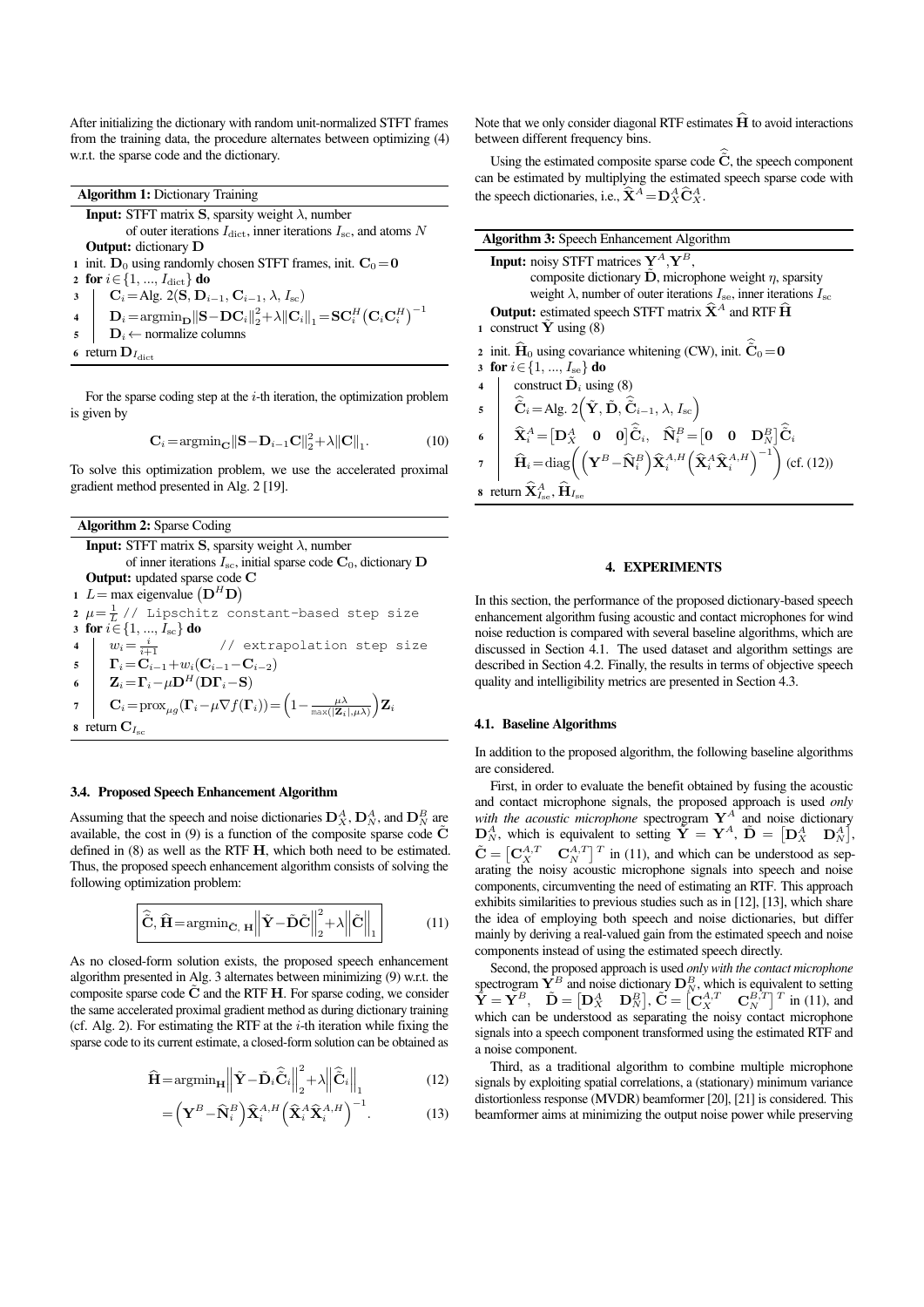<span id="page-3-2"></span>

(a) Proposed algorithms for different sparsity weights  $\lambda$ . (b) Proposed and baseline algorithms for different input SNRs.

Fig. 2: Speech enhancement performance in terms of PESQ and STOI improvements w.r.t. the noisy acoustic microphone signal.

the target speech as described by its RTF vector, i.e.,

$$
\mathbf{w}_{\text{MVDR}}(f) = \frac{\widehat{\mathbf{\Phi}}_n^{-1}(f)\widehat{\mathbf{h}}_0(f)}{\widehat{\mathbf{h}}_0^H(f)\widehat{\mathbf{\Phi}}_n^{-1}(f)\widehat{\mathbf{h}}_0(f)},\tag{14}
$$

where  $\Phi_n(f)$  denotes the estimated noise spatial covariance matrix  $\mathcal{E}\left(\mathbf{n}(f,t)\mathbf{n}^H(f,t)\right)$  with  $\mathbf{n}(f,t) = \begin{bmatrix} N^A(f,t) & N^B(f,t) \end{bmatrix}^T$ ,  $\widehat{\mathbf{h}}_0(f) =$  $\left[1 \quad \widehat{H}_0(f)\right]^T$  denotes the RTF vector estimate, and  $\widehat{X}^A_{\text{MVDR}}(f,t) =$  $\mathbf{w}_{\text{MVDR}}^H(f)[Y^A(f,t) \quad Y^B(f,t)]^T$ . As such, contrary to the dictionarybased algorithms, the beamformer does not make use of the spectral structure of the speech component.

Fourth, the color correction algorithm uses only the contact microphone signal  $Y^{\neq}$  $B(f, t)$  as an input and aims at equalizing the RTF between the speech components at the acoustic and contact microphones, i.e.,  $\widehat{X}^{A}(f,t) = \widehat{H}_{0}^{-1}(f)Y^{B}(f,t)$ , assuming that the SNR at the contact microphone is higher.

## <span id="page-3-0"></span>4.2. Dataset and Settings

To train the speech dictionary  $\mathbf{D}_X^A$ , we used  $10 \min$  of randomly chosen clean speech utterances from the dev-clean subset of the LibriTTS dataset [\[22\]](#page-4-21). To train the noise dictionaries  $\mathbf{D}_N^A$  and  $\mathbf{D}_N^B$ , we used 2 min of fan noise recorded by the acoustic and contact microphones at different wind speeds  $(3 \text{ m/s}$  and  $5 \text{ m/s})$ . Each of the trained dictionaries consists of  $N = 1000$  atoms, such that the composite dictionary  $\tilde{\mathbf{D}}$  in [\(8\)](#page-1-6) consists of  $3N = 3000$  atoms. For testing, we considered clean speech from two stationary female and male speakers each as well as fan noise at 3m/s and 5m/s recorded by the acoustic and contact microphones, with a constant fan speed per utterance. Different fan noise segments were chosen for the train and test datasets. Speech and noise components were mixed at broadband SNRs from −10 dB to 5 dB (computed at the acoustic microphone), resulting in 10 utterances with a length of 4 s each per SNR condition. All data was sampled at 16 kHz. For the STFT, we used square root Hann windows for analysis and synthesis with a frame length of 32ms and an overlap of 50%. Based on preliminary experiments, we used the microphone weight  $\eta = 0.4$  in [\(8\)](#page-1-6), placing more weight on the contact microphone than on the acoustic microphone. To obtain the RTF estimate  $\mathbf{H}_0$  required for the initialization of Alg. [3](#page-2-2) and the MVDR and color correction algorithms, we used the CW method [\[23\]](#page-4-22), where an energybased voice activity detector [\[24\]](#page-4-23) was used to estimate the noise spatial covariance matrix  $\widehat{\Phi}_n(f)$ . The maximum numbers of iterations in Algs. [1,](#page-2-0) [2,](#page-2-1) and [3](#page-2-2) were set to  $I_{\text{dict}}=25$ ,  $I_{\text{sc}}=1000$ , and  $I_{\text{se}}=5$ , respectively.

#### <span id="page-3-1"></span>4.3. Results

Speech enhancement performance is measured as the average improvements in terms of perceptual evaluation of speech quality (PESQ) [\[25\]](#page-4-24) and short-time objective intelligibility (STOI) [\[26\]](#page-4-25) w.r.t. the noisy acoustic microphone signals, using the clean speech at the acoustic microphone as the reference signal.

To investigate the sensitivity of the proposed dictionary-based algorithms w.r.t. the sparsity weight  $\lambda$  in [\(9\)](#page-1-5), Fig. [2a](#page-3-2) shows the average PESQ and STOI improvements and standard deviations using only the acoustic microphone, only the contact microphone, or using both microphones for three different values of  $\lambda$ , where the rule-of-thumb value of  $\lambda = F^{-0.5}$ originates from [\[27\]](#page-4-26). It can be observed that, for larger values of  $\lambda$ , the performance tends to decrease when only using the acoustic microphone, increase when only using the contact microphone, and stay approximately the same when using both microphones. Furthermore, it can be clearly observed that the proposed algorithm fusing both microphones significantly outperforms using only one of the microphones. For the following experiment, the sparsity weight is fixed to  $\lambda = F^{-0.5}$ .

For different input SNRs, Fig. [2b](#page-3-2) shows the average PESQ and STOI improvements and standard deviations of the proposed dictionary-based algorithms and the considered baseline algorithms. Comparing the performance of the proposed algorithms using only one microphone, as expected, the simulation results show that the contact microphone is advantageous in low-SNR conditions, whereas the acoustic microphone is advantageous in high-SNR conditions. Comparing the proposed approach using only the contact microphone signal with the color correction algorithm, the simulation results show that jointly estimating the speech and noise components as well as the RTF is beneficial compared with only utilizing the estimated RTF. Only the proposed dictionary-based microphone algorithm fusing both microphones yields consistent PESO and STOI improvements, performing similarly or better than all other considered algorithms.

#### 5. CONCLUSION

In this paper we proposed a dictionary-based microphone fusion algorithm to combine the advantages of acoustic and contact microphones for wind noise reduction. The algorithm extends conventional single-microphone dictionary-based speech enhancement algorithms by simultaneously modeling the acoustic and contact microphone speech and noise components. While the relationship of the speech components at both microphones is modeled using an RTF, the noise components are modeled using separate noise dictionaries. Simulation results demonstrate the advantage of fusing the microphone signals using the proposed algorithm compared with using either one of the microphones individually.